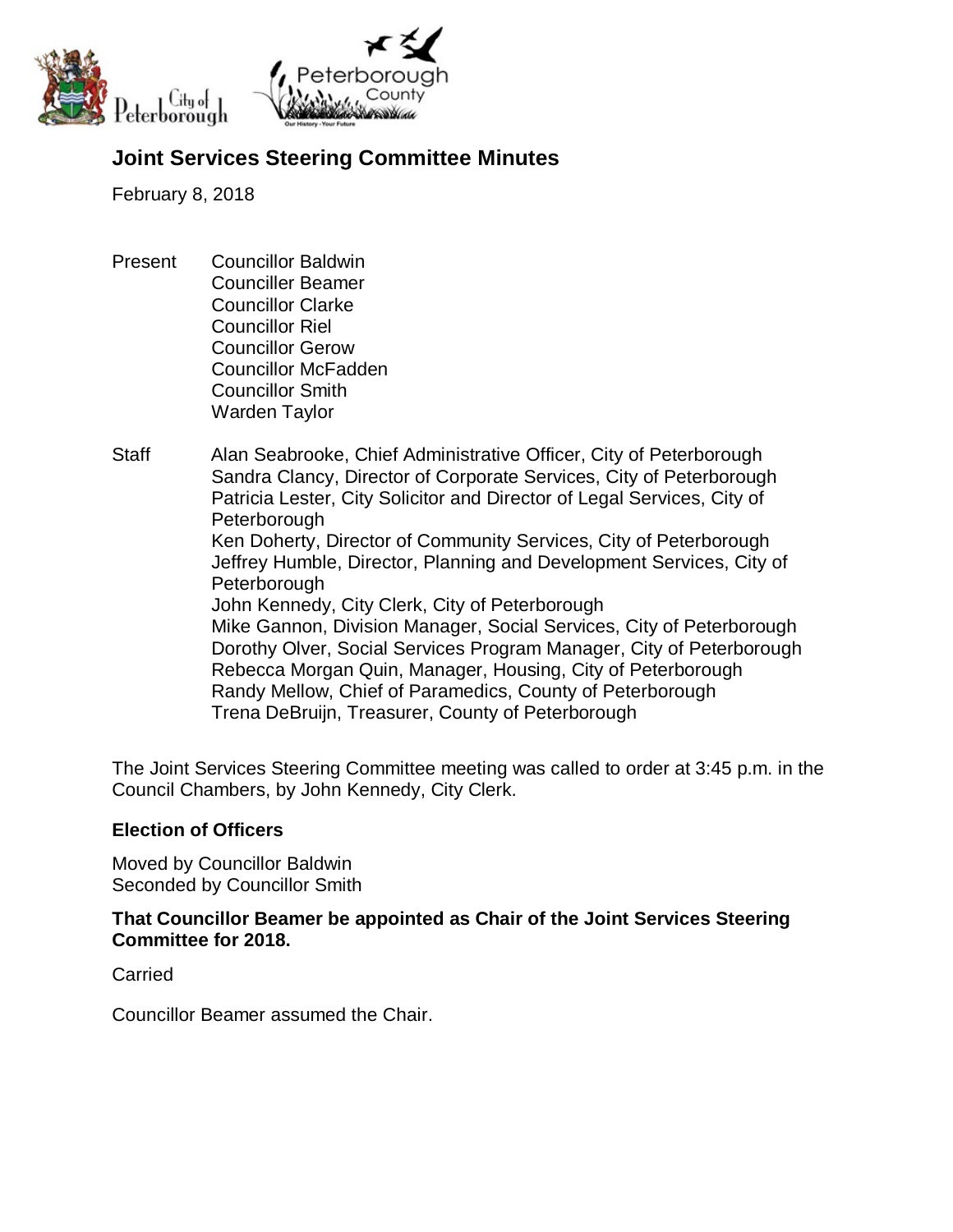Moved by Councillor Clarke Seconded by Councillor Baldwin

### **That Councillor Gerow be appointed Vice Chair of the Joint Services Steering Committee for 2018.**

**Carried** 

## **Confirmation of Minutes**

Moved by Councillor Clarke Seconded by Councillor Gerow

#### **That the minutes of the meeting of October 26, 2017 be approved.**

**Carried** 

#### **Disclosure of Interest**

There were no disclosures of Pecuniary Interest.

#### **Minutes for Information**

#### **Affordable Housing Action Committee (AHAC) - June 8, 2017**

Moved by Warden Taylor Seconded by Councillor Clarke

### **That the minutes from the June 8, 2017 affordable Housing Action Committee be approved.**

**Carried** 

#### **Age-friendly Peterborough Advisory Committee - October 16, 2017**

Moved by Warden Taylor Seconded by Councillor Clarke

### **That the minutes from the October 16, 2017 Age Friendly Peterborough advisory Committee be approved.**

**Carried**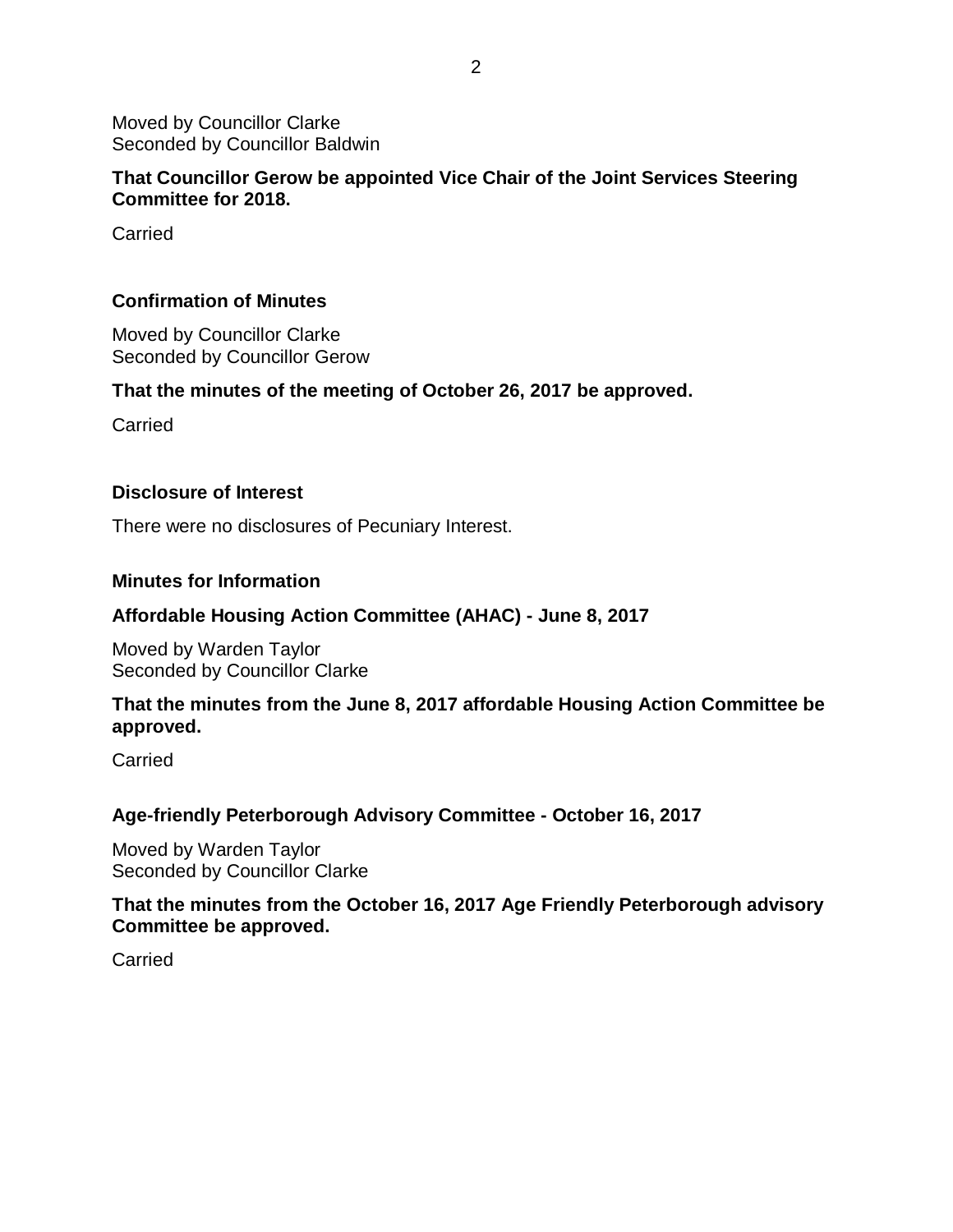## **Changes to the Child and Family Services Act Report CSSSJSSC18-001**

Stephen Martyn, Director of Services from Kawartha Haliburton Children's Aid Society, provided a presentation.

Moved by Warden Taylor Seconded by Councillor Clarke

**That the Joint Services Steering Committee endorse the recommendations outlined in Report CSSSJSSC18-001 dated February 8, 2018 of the Director of Community Services, as follows:**

- **a) That Report CSSSJSSC18-001, an overview of the changes to the Child and Family Services Act be received for information.**
- **b) That the presentation by a staff member of the Kawartha Haliburton Children's Aid Society be received for information.**

**Carried** 

## **10-year Housing and Homelessness Plan: Five Year Review Report PLHDJSSC18-001**

Rebecca Morgan Quin, Manager of Housing, City of Peterborough, provided a presentation.

Moved by Councillor Clarke Seconded by Councillor Riel

**That Joint Services Steering Committee endorse the recommendation outlined in Report PLHDJSSC18-001 dated February 8, 2018, of the Director, Planning and Development Services, as follows:**

**That the Five-Year Review process for the 10-year Housing and Homelessness Plan with proposed changes to the committee structure and presentation be received for information.**

**Carried** 

# **Other Business**

There were no items of Other Business.

# **Next Meeting**

The Chair indicated that the next meeting will be on Thursday, June 14, 2018.